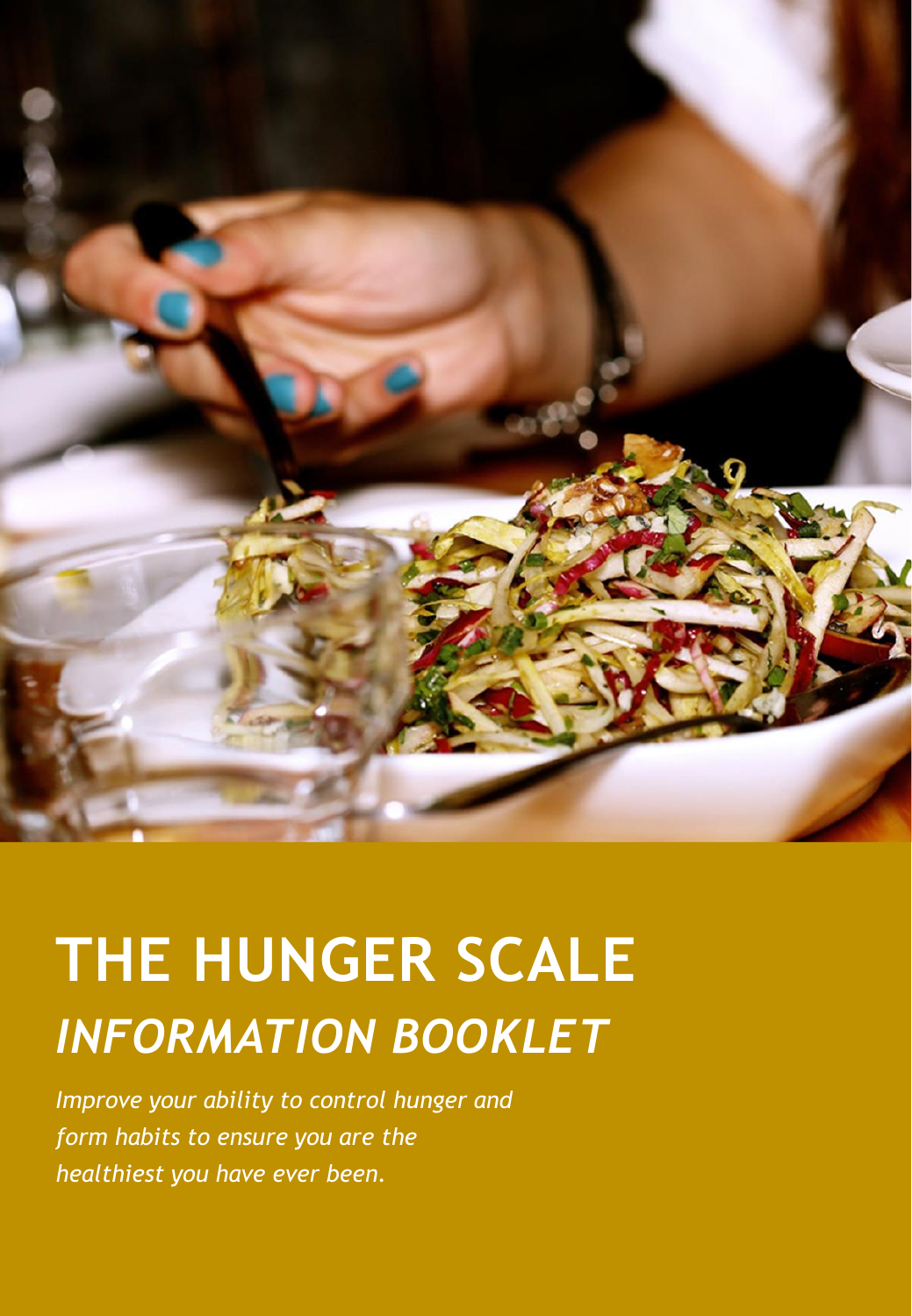# **INTRODUCTION**

If you have lost touch with how physical hunger and fullness actually feel, then this Hunger Scale can help you tune in back to your body and help you decide whether your desire to eat comes from real hunger or other reasons.

Use the information in this booklet, as well as the scale and diary to describe your level of hunger and recognize the best times to start and stop eating during your day.

# **HOW TO USE THE HUNGER SCALE**

## **1. Ask yourself, "Am I really physically hungry?"**

Use the Hunger Level Scale below to determine your level of hunger. Refer also to the table on the following page that describes what physical hunger typically feels like.

## **2. Rate your hunger before you eat.**

If your hunger is a '3' on the scale then start eating. If you think you are on the scale of '4' wait half an hour and assess again. Stop eating when you reach '6'.

## **3. Think about any other reasons you may want to eat.**

If you rate yourself 6 or above on the hunger scale, think about other reasons that may be triggering you to eat. These could be:

- Boredom
- Habit
- Places/Situations
- People
- Emotions

## **4. Plan and take control**

If you suspect that your hunger is due to any psychological factors, instead of eating, try doing something else. Distract yourself with other activities such as walking, chatting to a friend, exercising, or meditating, which are just a few examples.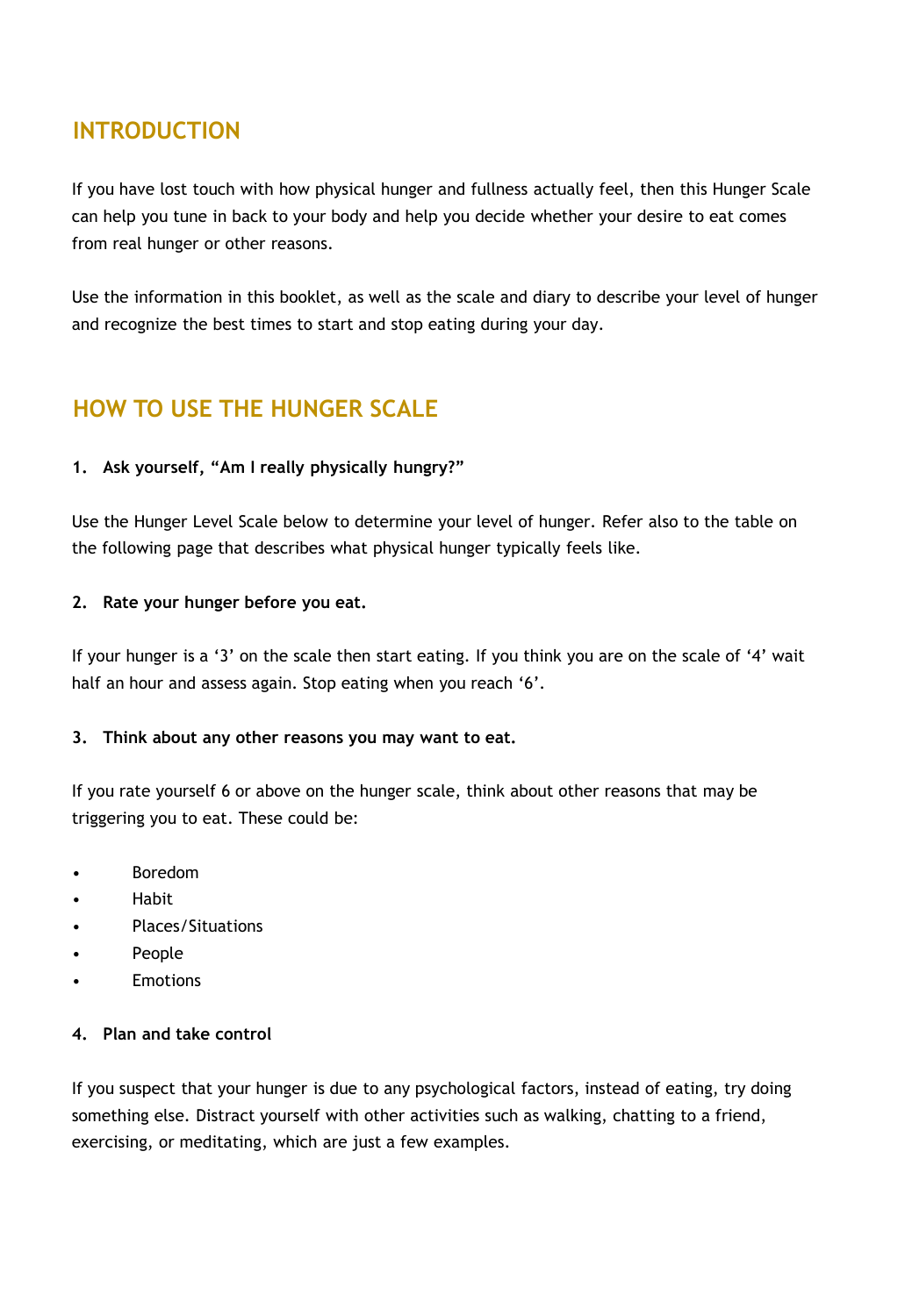# **HUNGER SCALE TIPS**

## **1. Eat regularly throughout the day**

Remember to eat regular meals in order to avoid reaching '1' or '2' on the scale. This tends to happen if you ignore your hunger signals. It can also happen at busy points during the day where you skip your meals.

At the scale of '1' or '2' you can experience a loss of control, over eat, make poor food choices, and easily reach a '7' or more on the scale.





#### **2. Keep hydrated**

Remember to keep fluid levels up so that you can recognize and feel real hunger when it is not confused with thirst.

#### **3. Personalize the scale**

Your own experiences may differ from this and from those described on the hunger scale, so you could always experiment with developing your own scale in your own words to measure how it is in a way that makes sense for you.

#### **4. Use the Hunger Awareness Diary**

Use the diary attached below to make a note of thoughts or feelings linked to your eating and record how hungry you are before, during and after eating. Reflecting on these can be a powerful and effective way to find out more about what influences your own particular eating habits.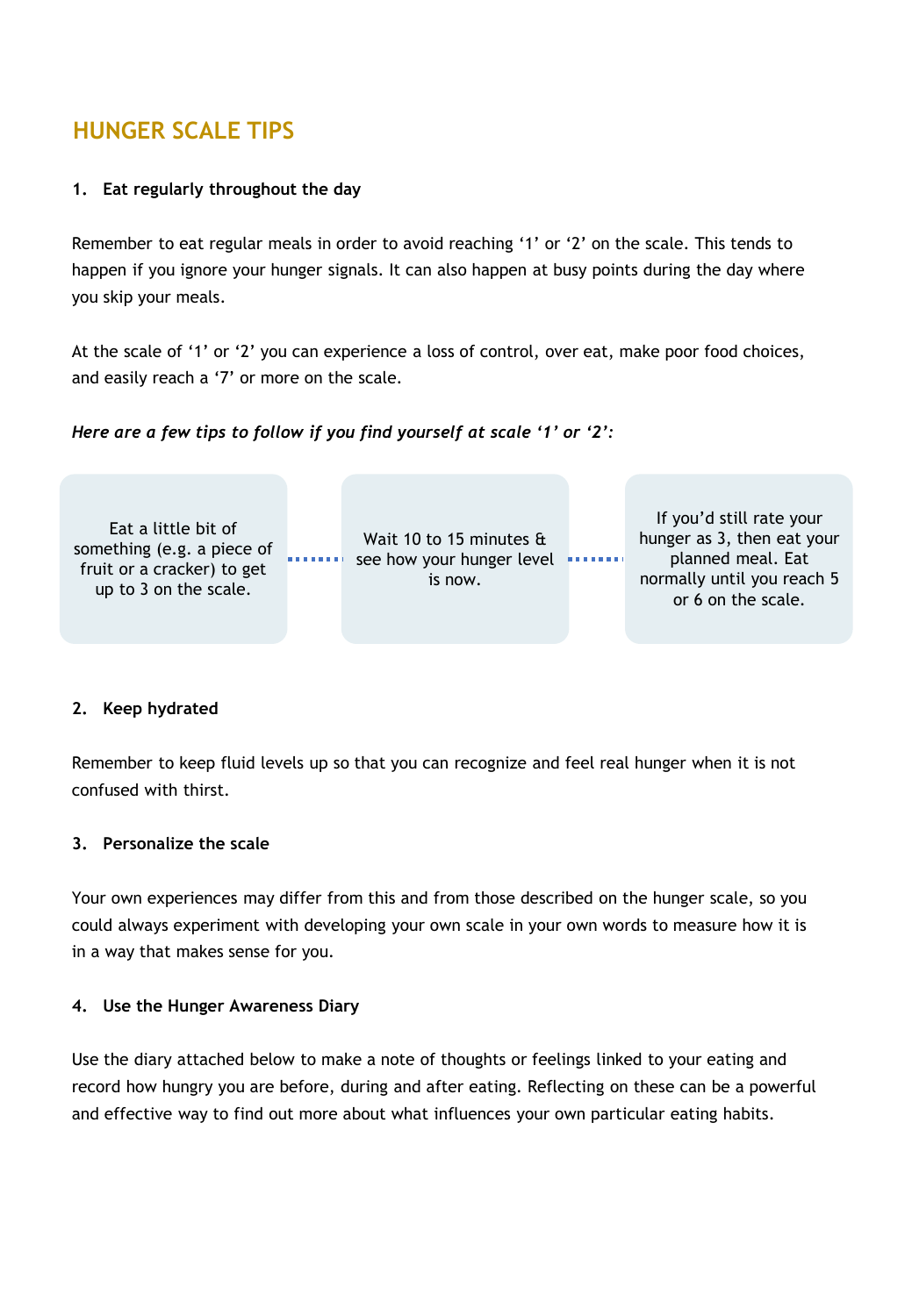# **THE HUNGER LEVEL SCALE**

Beyond hunger: you may have a headache and experience dizziness and a lack of concentration. Your body feels totally out of energy and you need to lie down.

You feel irritable and cranky, with little energy. You may also feel nauseous.

Your stomach feels empty and the urge to eat is strong.

You start to think about food. Your body is giving you the signal that you might want to eat.

Your body has had enough food to keep going and is physically and psychologically just starting to feel satisfied.

You are fully satisfied and full up.

7

8

9

10

4

3

1

2

5

6

You are feeling past the point of satisfaction, yet you can still find room for a little more. Your body might say no but your mind says yes, so you take a few more bites.

Your stomach is starting to really ache. You probably know you shouldn't have had more, but it tasted so good.

You now feel really uncomfortable, heavy, tired and bloated.

Beyond full: this is a typical Christmas Day sort of feeling  $-$  you are physically miserable, don't want to or can't move, and feel like you never want to look at food again. Not a good point to reach!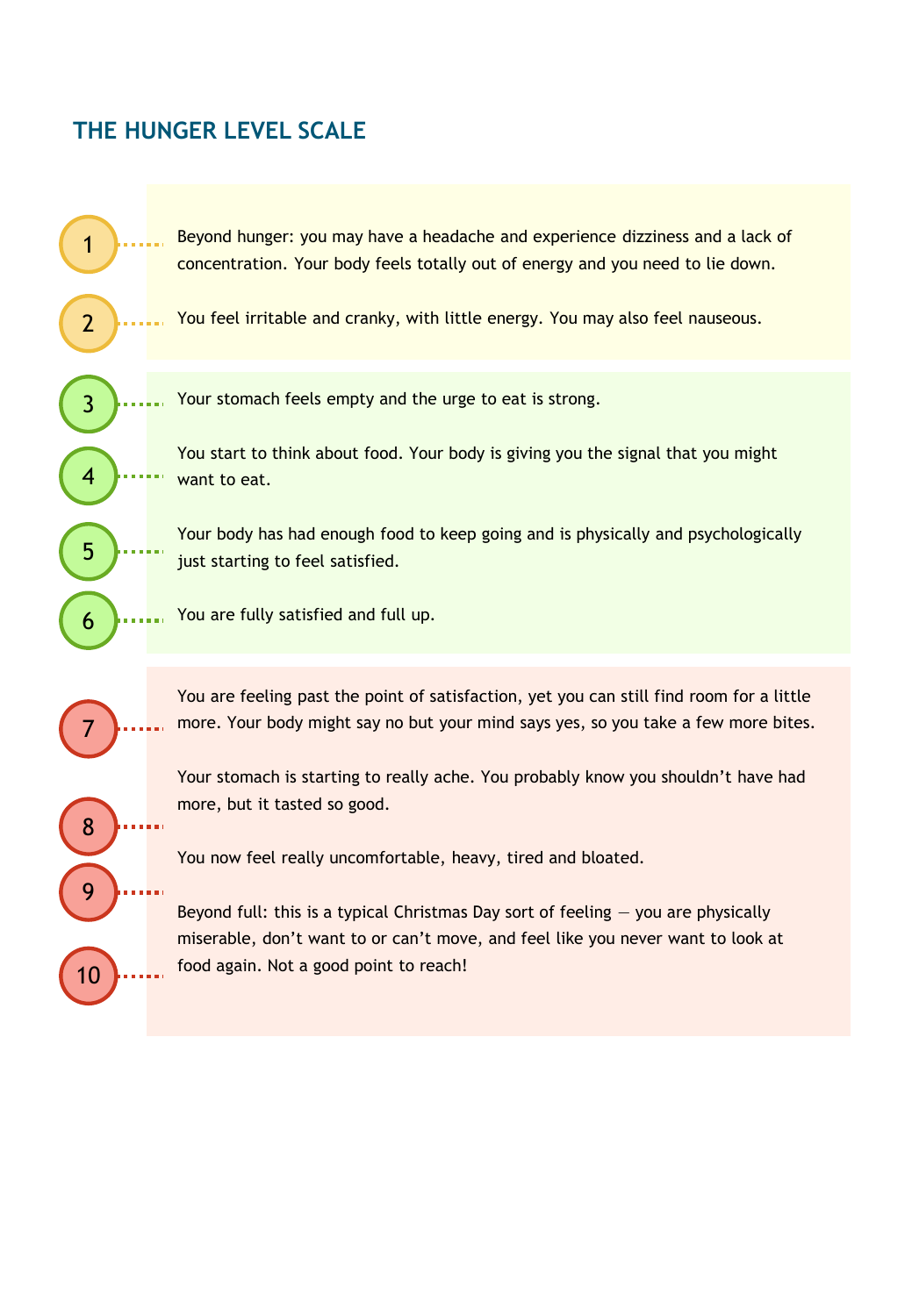| <b>PHYSICAL HUNGER</b>                                           | <b>PSYCHOLOGICAL HUNGER</b>                                                |  |  |
|------------------------------------------------------------------|----------------------------------------------------------------------------|--|--|
| Increases gradually                                              | Makes a sudden appearance                                                  |  |  |
| An apple would do                                                | You want a certain type of food, tends not<br>to be an apple               |  |  |
| Can wait for food ("I need to have something<br>to eat soon")    | Want food now; sense of urgency, panic                                     |  |  |
| A response to your body's definite need (i.e.<br>rumbling tummy) | In response to a feeling; upset, bored, tired<br>etc.                      |  |  |
| A deliberate choice eaten with awareness                         | Impulsive choice, eaten quickly. You may<br>not even taste the food        |  |  |
| Sense of satisfaction after eating                               | You still want more, or a different type of<br>food e.g. sweet after salty |  |  |
| No guilt                                                         | Lots of guilt and promises about next time                                 |  |  |

# **THE HUNGER LEVEL DIARY**

| <b>TIME</b> | <b>BEFORE EATING</b>                                    |                                            |                                            | <b>FOOD EATEN</b> | <b>AFTER EATING</b>                          |                                                                                     |
|-------------|---------------------------------------------------------|--------------------------------------------|--------------------------------------------|-------------------|----------------------------------------------|-------------------------------------------------------------------------------------|
|             | Where are you<br>eating? Who<br>are you eating<br>with? | Thoughts and<br>feelings<br>before you eat | Hunger before<br>eating (scale<br>$1 - 10$ |                   | Hunger/fullne<br>ss after eating<br>$(1-10)$ | Do you feel satisfied?<br>If not, what do you<br>think would have<br>satisfied you? |
|             |                                                         |                                            |                                            |                   |                                              |                                                                                     |
|             |                                                         |                                            |                                            |                   |                                              |                                                                                     |
|             |                                                         |                                            |                                            |                   |                                              |                                                                                     |
|             |                                                         |                                            |                                            |                   |                                              |                                                                                     |
|             |                                                         |                                            |                                            |                   |                                              |                                                                                     |